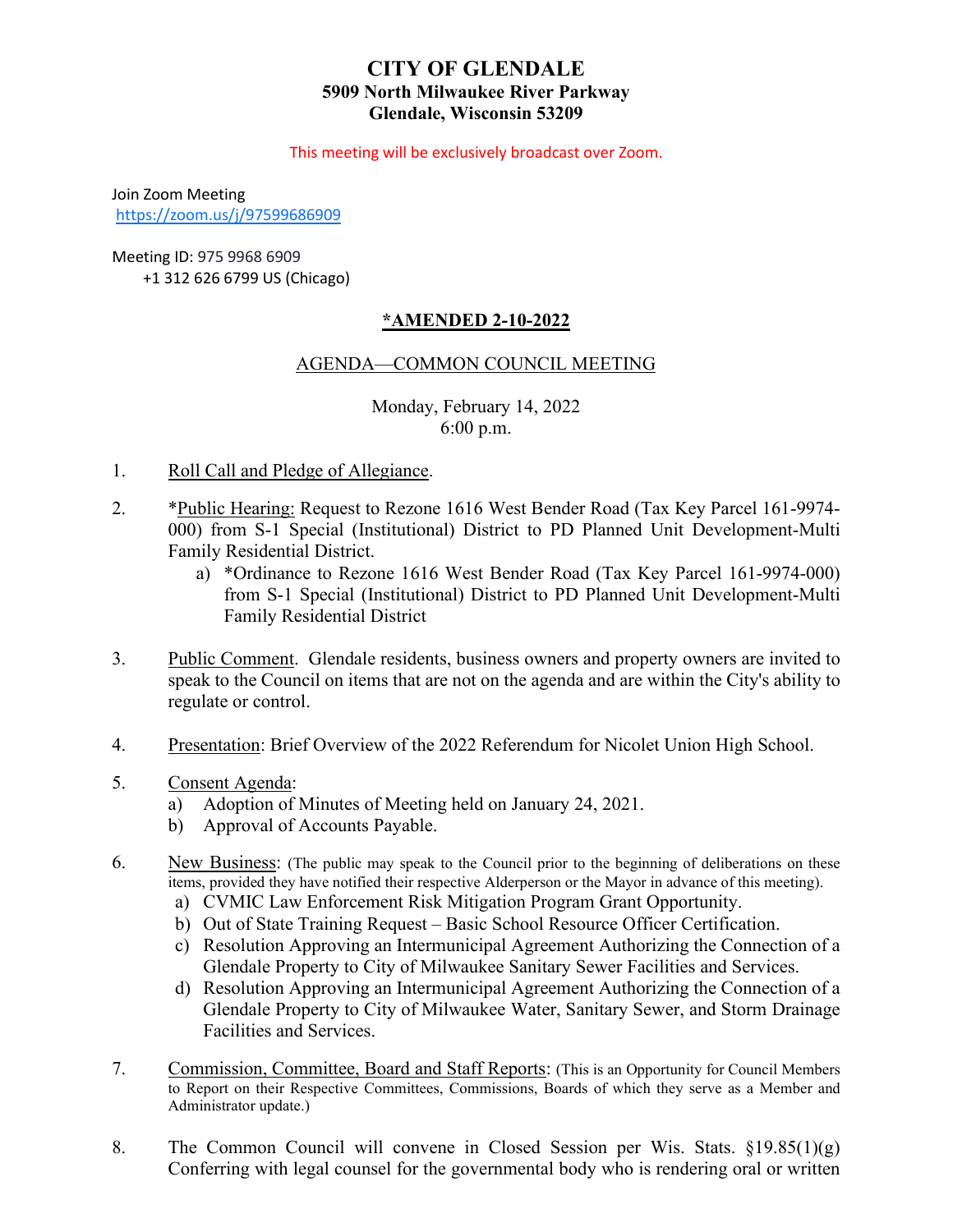advice concerning strategy to be adopted by the body with respect to litigation in which it is or is likely to become involved (Moeckler v. Glendale 21CV537, Cronwell v. Glendale 21CV6740, Glendale v. Chigrinets 21CV3579, and Glendale v. Browns Living LLC 22CV529), and per Wis. Stats. §19.85(1)(e) Deliberating or negotiating the purchasing of public properties, the investing of public funds, or conducting other specified public business, whenever competitive or bargaining reasons require a closed session (Negotiation of Purchase of Property located on N. Hubbard Street and Negotiation of Terms of Development Agreement for Property on N. Green Bay Road).

- 9. Reconvene to Open Session and Regular Order of Business.
- 10. Adjournment.

Upon reasonable notice, efforts will be made to accommodate the needs of persons with disabilities.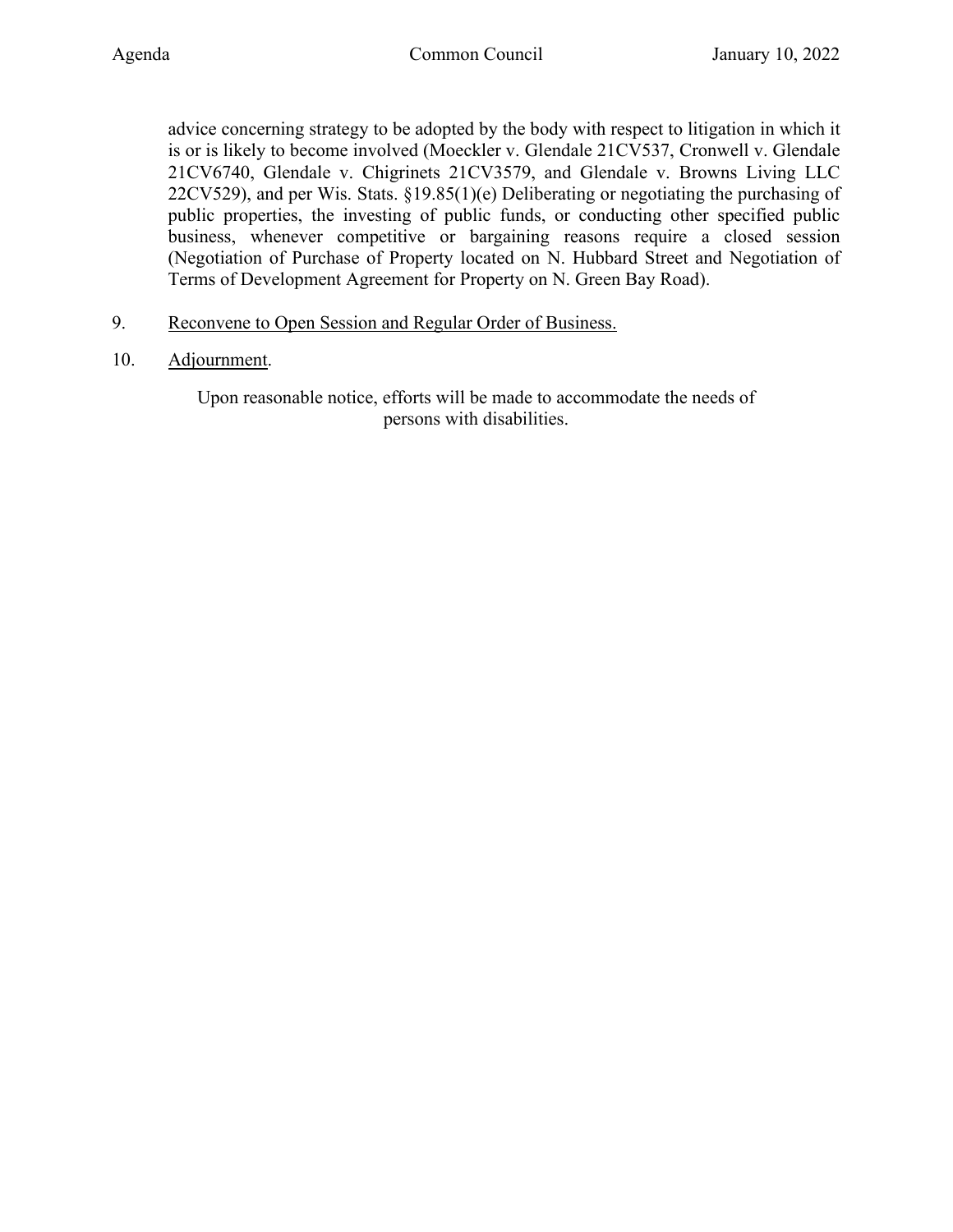

<span id="page-2-0"></span>

| <b>SUBJECT:</b>      | Ordinance to Rezone 1616 West Bender Road (Tax Key Parcel 161-9974-000) from<br>S-1 Special (Institutional) District to PD Planned Unit Development-Multi Family<br><b>Residential District</b> |
|----------------------|-------------------------------------------------------------------------------------------------------------------------------------------------------------------------------------------------|
| <b>FROM:</b>         | Todd Stuebe, Director of Community Development                                                                                                                                                  |
| <b>MEETING DATE:</b> | February 14, 2022                                                                                                                                                                               |

#### **FISCAL SUMMARY:**

| <b>Budget Summary:</b>      | N/A |
|-----------------------------|-----|
| Budgeted Expenditure:   N/A |     |
| <b>Budgeted Revenue:</b>    | N/A |

| <b>STATUTORY REFERENCE:</b> |                    |  |
|-----------------------------|--------------------|--|
| <b>Wisconsin Statues:</b>   | N/A                |  |
| <b>Municipal Code:</b>      | <b>Zoning Code</b> |  |

#### **BACKGROUND/ANALYSIS:**

The applicant, Devo Properties LLC, requests to rezone the 1616 West Bender Road property to provide for the development of a multi-family residential property. The 1616 property is presently zoned S-1 Special (Institutional) District and the PD Planned Unit Development-Multi Family Residential District will allow for conversion from the vacant, former location of several nursing home businesses dating back to the mid-1960s to a new multi-family residential setting.

The Plan Commission voted to recommend the Common Council approve the zoning.

## **RECOMMENDATION:**

The Plan Commission recommended the Common Council approve the request to rezone.

#### **ACTION REQUESTED:**

Motion to approve an ordinance to rezone 1616 West Bender Road (Tax Key Parcel 161-9974-000) from S-1 Special (Institutional) District to PD Planned Unit Development-Multi Family Residential District.

## **ATTACHMENTS:**

1. [Ordinance](https://www.glendale-wi.org/DocumentCenter/View/2412/Ordinance---Re-zoning-1616-W-Bender-Rd)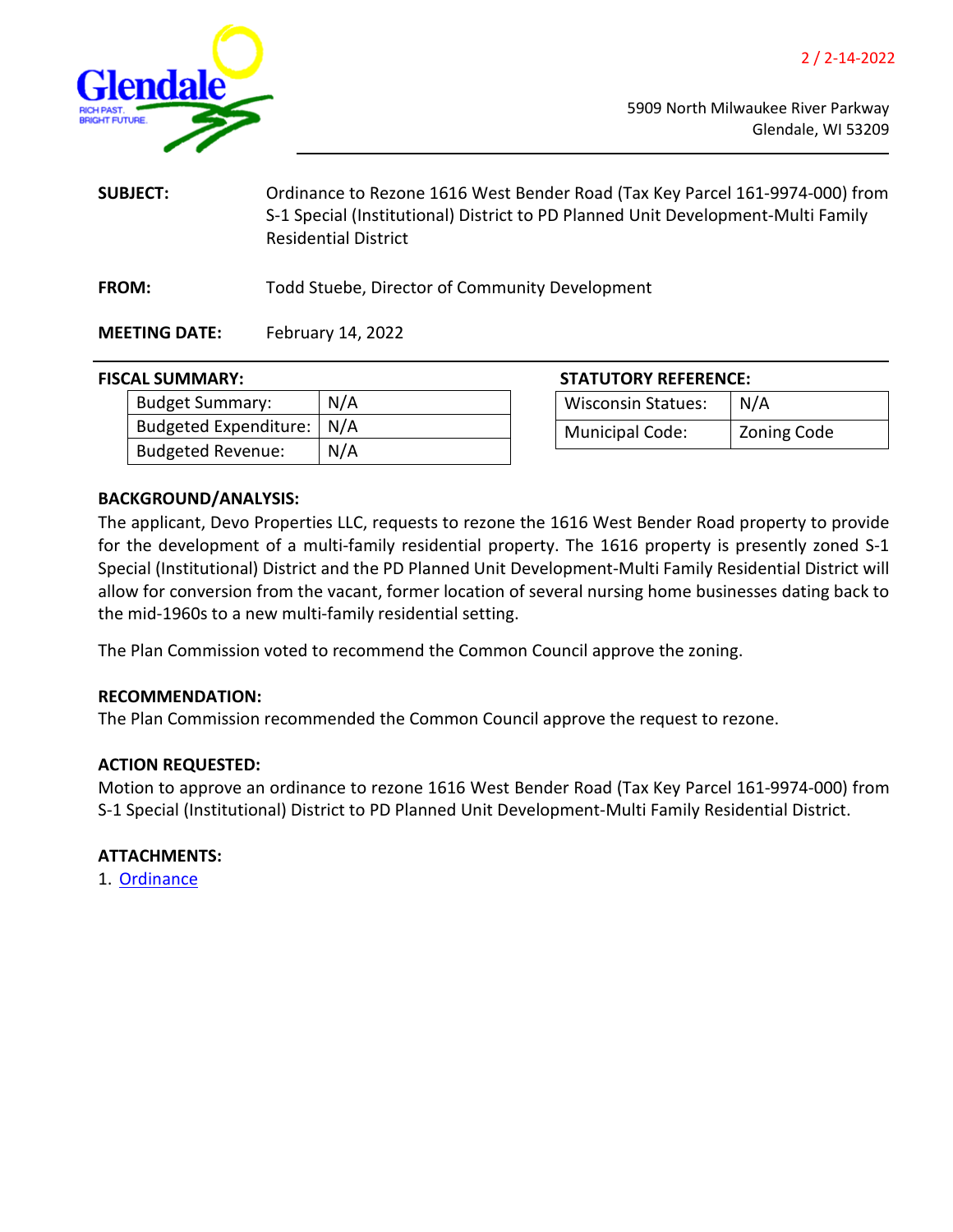<span id="page-3-0"></span>

# CONSENT AGENDA

- a) [Adoption of Minutes of Meeting held on January 24, 2022.](https://www.glendale-wi.org/DocumentCenter/View/2411/Council-Minutes-1-24-2022)
- b) [Approval of Accounts Payable](https://www.glendale-wi.org/DocumentCenter/View/2406/Accounts-Payable-Report-for-Council-Meeting-2-14-22)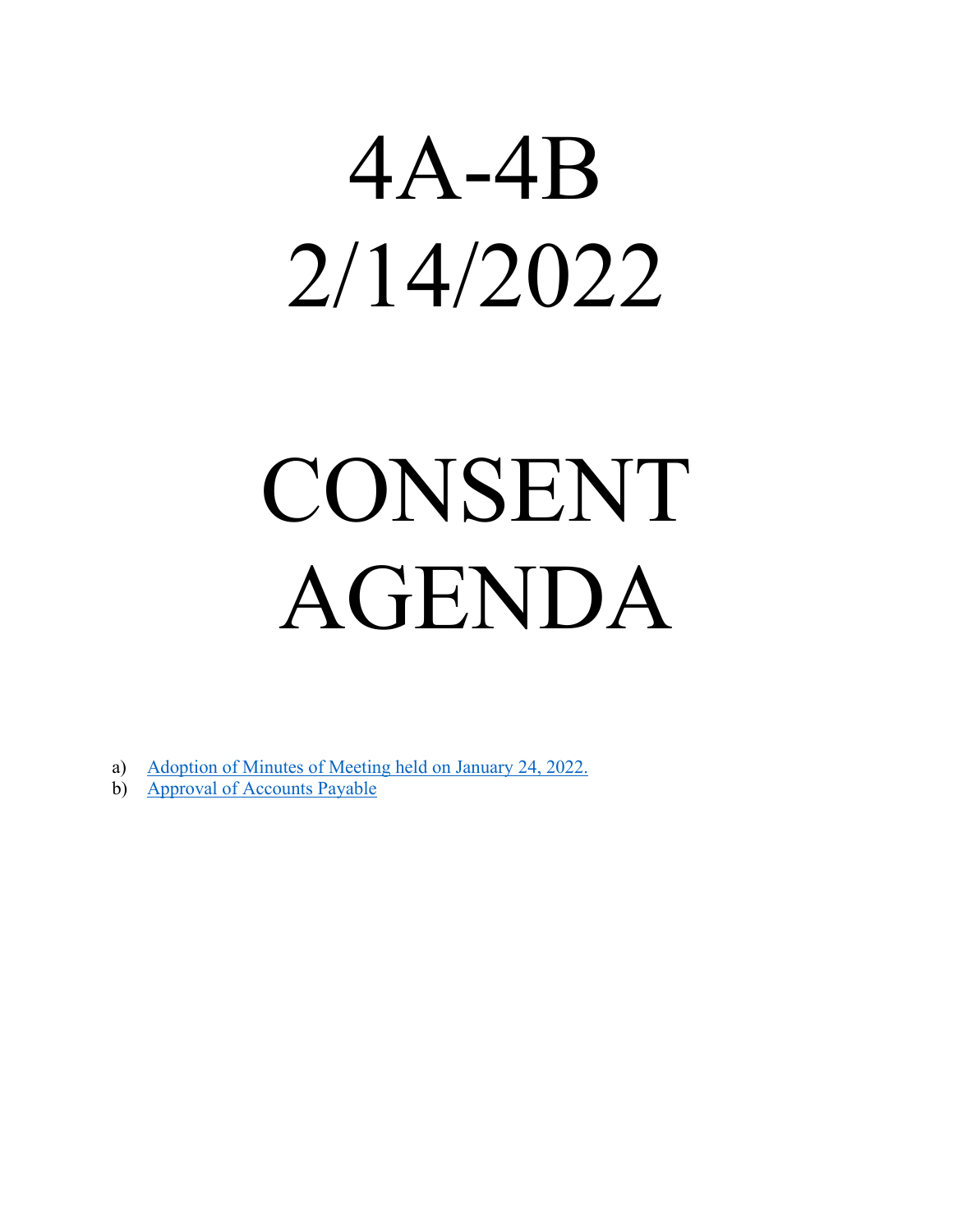

<span id="page-4-0"></span>

| <b>SUBJECT:</b>      | CVMIC Law Enforcement Risk Mitigation Program Grant Opportunity |
|----------------------|-----------------------------------------------------------------|
| <b>FROM:</b>         | Mark Ferguson, Police Chief                                     |
| <b>MEETING DATE:</b> | February 14, 2022                                               |

| <b>Budget Summary:</b>          |         |
|---------------------------------|---------|
| Budgeted Expenditure:   \$2,500 |         |
| <b>Budgeted Revenue:</b>        | \$2,500 |

**FISCAL SUMMARY: STATUTORY REFERENCE:**

| <b>Wisconsin Statues:</b> |  |
|---------------------------|--|
| <b>Municipal Code:</b>    |  |

#### **BACKGROUND/ANALYSIS:**

CVMIC has approved a Law Enforcement Risk Mitigation program allocating \$2,500 to each CVMIC law enforcement agency in 2022 for improving officer safety, training, aligning operations, and supporting officer well-being. CVMIC will reimburse the department for purchases in equipment and services approved by the program. Program funds cannot be used to offset wages, benefits, or any other form of compensation for services provided.

The department has been approached by PowerDMS, a national company providing document management software specializing in accreditation. PowerDMS is considering offering the software to the department free of charge for either a 3- or 4-year term. The department would be interested in this software which would allow us to convert our accreditation system from paper files to an electronic format. Current cost for this software is \$1,150 per year. I have been advised that there would be no obligation to continue with the software once the term expires, however, the department would likely want to continue using the software and would request funding in the budget at that time.

#### **RECOMMENDATION:**

Approve request for the department to participate in the CVMIC Law Enforcement Risk Mitigation program and accept PowerDMS software offer for a term designated by the company.

#### **ACTION REQUESTED:**

Motion to approve the department to participate in the CVMIC Law Enforcement Risk Mitigation program and accept PowerDMS software offer for a term designated by the company.

#### **ATTACHMENTS:**

**1.** [Email regarding CVMIC Law Enforcement Risk Mitigation program.](https://www.glendale-wi.org/DocumentCenter/View/2410/CVMIC-Law-Enforcement-Risk-Mitigation-program)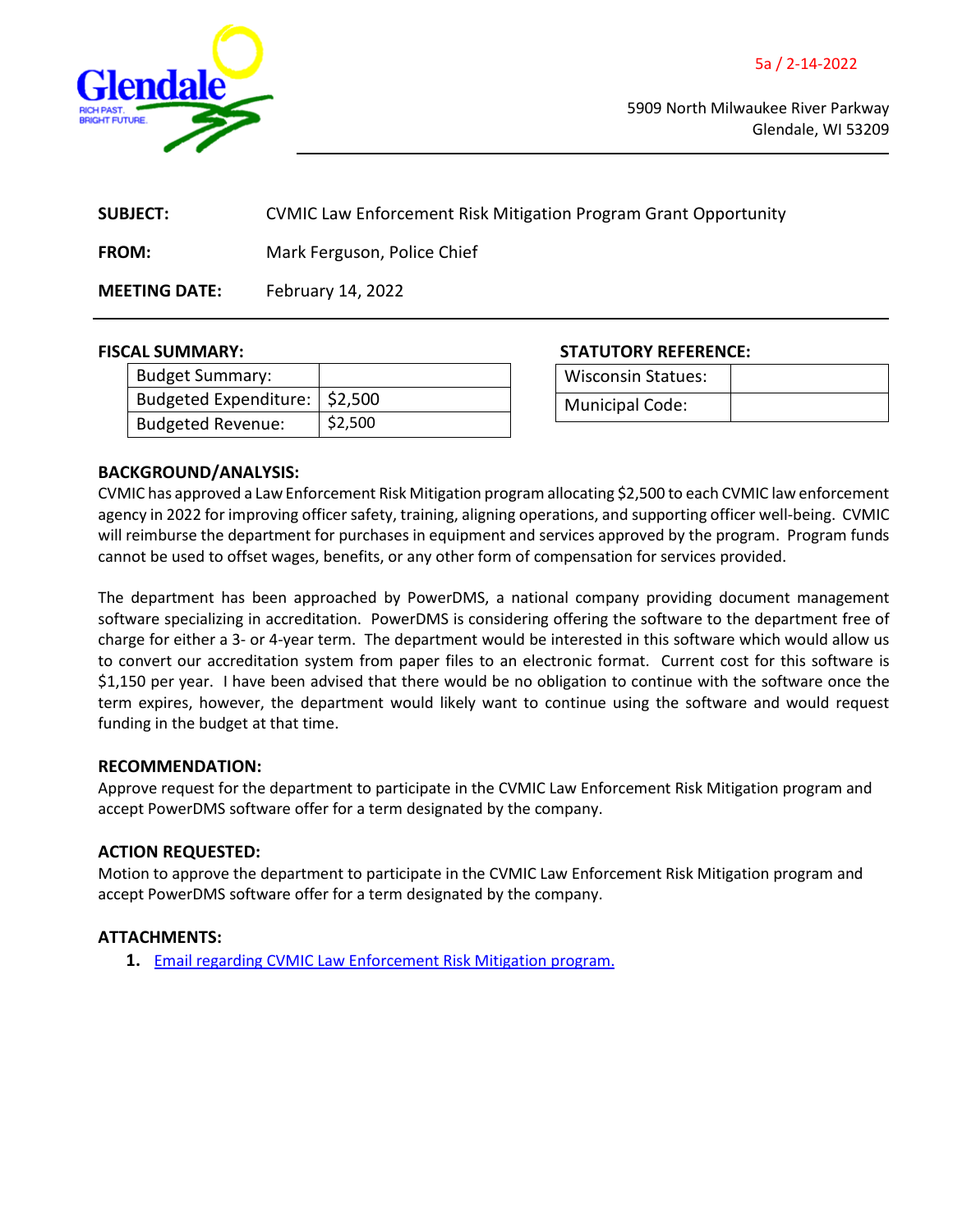<span id="page-5-0"></span>

| <b>SUBJECT:</b>      | Out of State Training Request – Basic School Resource Officer Certification |
|----------------------|-----------------------------------------------------------------------------|
| <b>FROM:</b>         | Mark Ferguson, Police Chief                                                 |
| <b>MEETING DATE:</b> | February 14, 2022                                                           |

| <b>Budget Summary:</b>          | 101-520-19-2140 |
|---------------------------------|-----------------|
| Budgeted Expenditure:   \$2,260 |                 |
| <b>Budgeted Revenue:</b>        |                 |

**FISCAL SUMMARY: STATUTORY REFERENCE:**

| <b>Wisconsin Statues:</b> |  |
|---------------------------|--|
| Municipal Code:           |  |

#### **BACKGROUND/ANALYSIS:**

The Police Department's School Resource Officer resigned this January, an officer has been temporarily assigned to the position. The officer needs to receive their Basic SRO certification prior to the fall semester. School Resource Officer training is not offered in Wisconsin. Staff has researched the various SRO training opportunities and the training in Aurora Colorado is the most economical and will not disrupt current SRO activities during this school semester. The cost for this training will be out of the training budget and will not require additional funding. \$4,400 was budgeted in the training budget for a supervisor to attend the Northwestern University School of Staff and Command and we were unable to send the supervisor due to staffing shortages. I would request that the funds allocated for the supervisor school be used for the SRO training.

#### **RECOMMENDATION:**

Approve request for one officer to attend the Basic School Resource Officer training in Aurora Colorado July 2-7, 2022.

#### **ACTION REQUESTED:**

Motion to approve an officer to attend the Basic School Resource Officer training in Aurora Colorado July 2-7, 2022.

#### **ATTACHMENTS:**

**1.** [Travel Request](https://www.glendale-wi.org/DocumentCenter/View/2407/Travel-Request---NASRO-2022)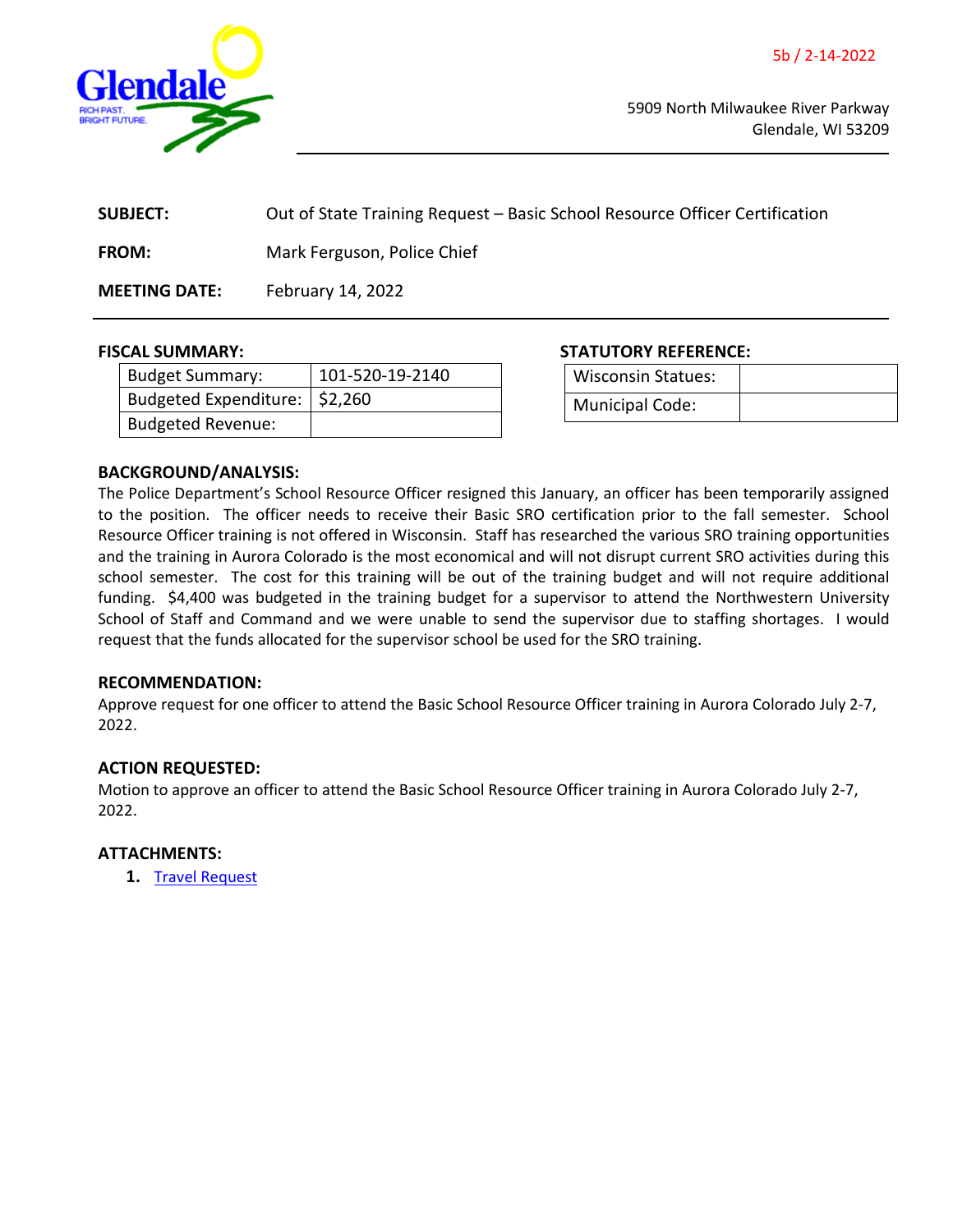<span id="page-6-0"></span>

| <b>SUBJECT:</b> | Resolution Approving an Intermunicipal Agreement Authorizing the Connection of<br>a Glendale Property to City of Milwaukee Sanitary Sewer Facilities and Services |
|-----------------|-------------------------------------------------------------------------------------------------------------------------------------------------------------------|
| <b>FROM:</b>    | Darrell Hofland, City Administrator                                                                                                                               |

# **MEETING DATE:** February 9, 2022

# **FISCAL SUMMARY: STATUTORY REFERENCE:**

| <b>Budget Summary:</b>      | N/A |
|-----------------------------|-----|
| Budgeted Expenditure:   N/A |     |
| <b>Budgeted Revenue:</b>    | N/A |

| <b>STATUTORY REFERENCE:</b> |     |  |
|-----------------------------|-----|--|
| <b>Wisconsin Statues:</b>   | N/A |  |
| Municipal Code:             | N/A |  |

## **BACKGROUND/ANALYSIS:**

The property (known as Glendale Yards) located at 4205 North Port Washington Road, City of Glendale, has obtained City redevelopment approval. While the City of Glendale has sanitary sewer services available on the east side of North Port Washington Road, the City of Milwaukee has existing sanitary sewer services to properties on the west side of North Port Washington Road. The Glendale Yard property is located on the west side of North Port Washington Road.

The City of Milwaukee has indicated its willingness to provide sanitary sewer services to the property and its planned development.

#### **RECOMMENDATION:**

Support an intergovernmental agreement with the City of Milwaukee to provide sanitary sewer services to this property.

# **ACTION REQUESTED:**

Motion to approve the Resolution Approving an Intermunicipal Agreement Authorizing the Connection of a Glendale Property located at 4205 North Port Washington Road to City of Milwaukee Sanitary Sewer Facilities and Services.

#### **ATTACHMENTS:**

1. [Resolution](https://www.glendale-wi.org/DocumentCenter/View/2408/Resolution-for-Sanitary-Sewer-Service-Intergovernmental-Agreement-Glendale-Yards)